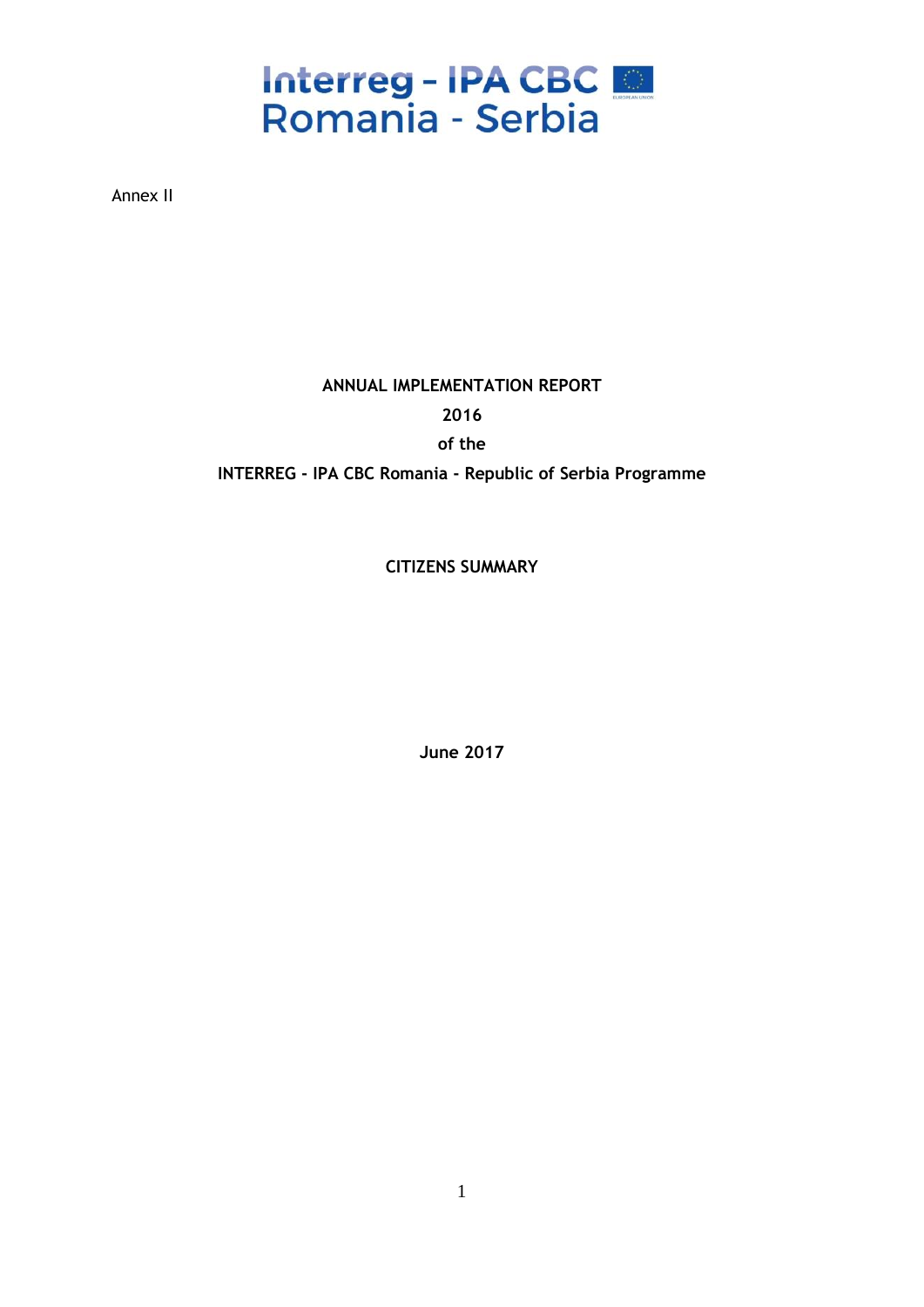#### **1. OVERVIEW OF THE IMPLEMENTATION OF THE PROGRAMME**

The present document represents the second annual implementation report for the **Interreg – IPA CBC Romania - Serbia Programme and covers 2016 financial year.**

The programming process took place over the year 2014. It has been drafted based on **lessons learned** and **past experiences** from the previous programming periods with an effort to **capitalize the results** of projects financed under different frameworks. Also the identification of the most relevant fields and **focusing the intervention** was the result of the appraisal of relation between **challenges and needs** and objectives for **smart, sustainable and integrative growth.**

The Programme was officially submitted to the European Commission on **26 September 2014** and re-submitted as revised version following the comments received from the EC services on 31 March 2015. The Programme was officially approved on **6 August 2015** under the **Commission Decision no. 5667/ 06.08.2015**.

The programme was officially launched on the **15 September 2015** together with the launching event of first call for proposals. With this occasion a Conference was organized in the eligible area, in order to better promote the funding opportunities under the Programme.

As the documents needed for the start of programme implementation were already drafted before the programme adoption, the **first JMC meeting** was held on **13-14 August 2015** during which the following documents have been approved: the *Rules of Procedure of the JMC*, the *Technical Assistance Multi-Annual Strategy*, the *Communication Strategy*, the *Description of management and control systems*, the *Applicant Guidelines for the first call for proposals*, including for the *strategic projects*, the *procedure for evaluation, selection and contracting of projects*.

During the period March  $7<sup>th</sup>$  - May  $6<sup>th</sup>$  2016 a compliance assessment audit of the management and control system for the Programme, with the designation criteria set in Annex XIII to Regulatio (EC) 1303/2013, has been carried out by the Audit Authority. As a result of this assessment, a report and an unqualified opinion have been issued by the Audit Authority on July  $17<sup>th</sup> 2017$ .

#### **Call for strategic project proposals**

Based on the Applicant Guidelines approved by the JMC, the first call for proposals within the Programme was launched on the **15 September 2015** and the information campaign took place until December 2015. The deadline for the submission of projects was 1.02.2016 respectively 15.03.2016 for strategic projects.

Within the **Call for strategic project** proposals a number of **17 strategic projects proposals** have been submitted, out of which **one** has been submitted after the deadline set in the Applicant's Guide.

From the **17** projects proposals, **8** strategic projects proposals have been submitted within the deadline for **Priority Axis 1 -** *Employment promotion and basic services strengthening for an inclusive growth*, **4** strategic projects proposals have been submitted for **Priority Axis 2 -** *Environmental protection and risk management*, **3** strategic projects proposals have been submitted for **Priority Axis**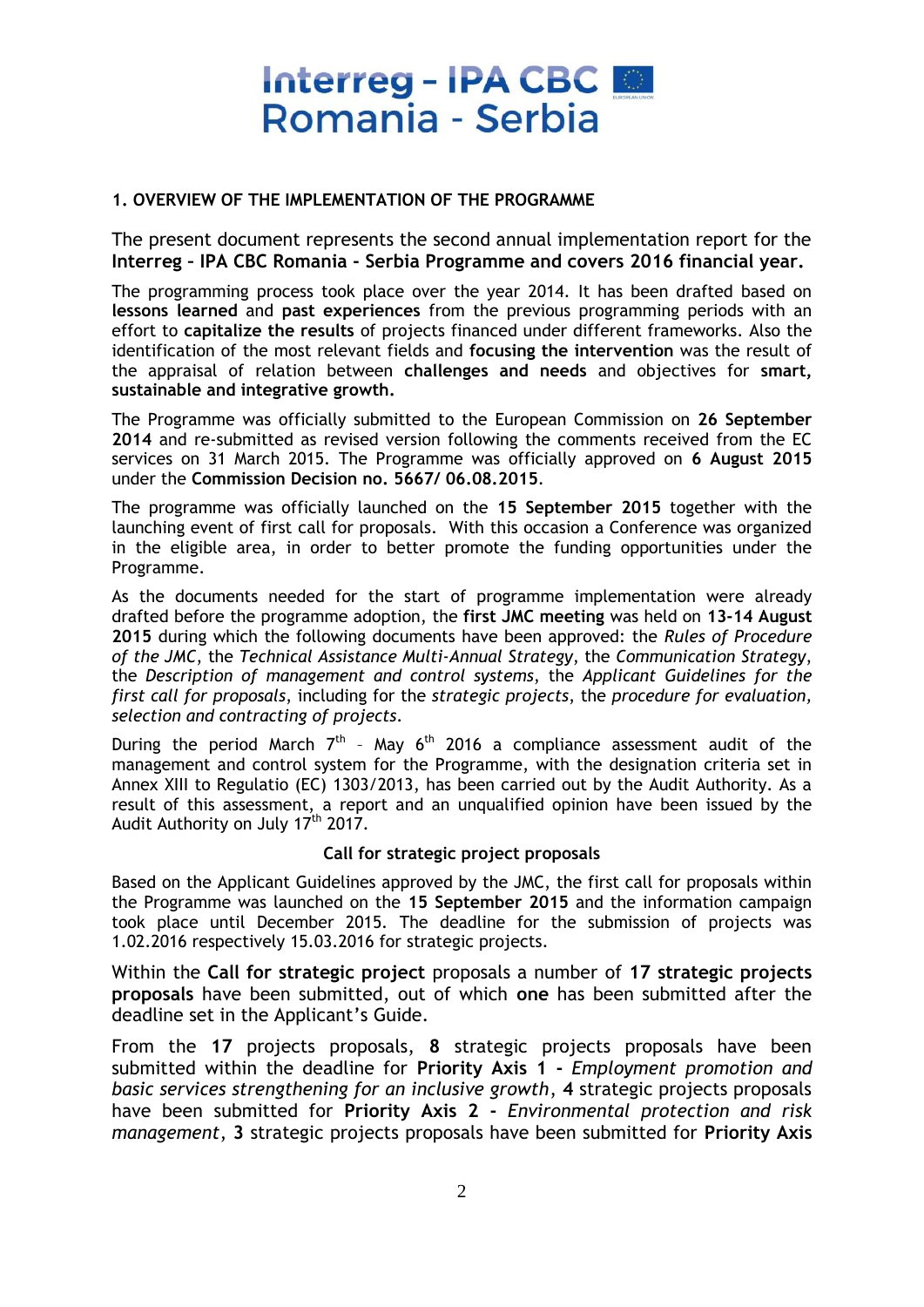**3 –** *Sustainable mobility and accessibility* and **2** strategic projects proposals have been submitted for **Priority Axis 4 –** *Attractiveness for sustainable tourism*.

The assessment of the strategic projects has consisted of two stages:

- **1.** Administrative compliance and eligibility check
- **2.** Technical and financial evaluation and state aid assessment

Following the administrative compliance and eligibility check:

- **Priority Axis 1: 3 strategic projects proposals have been declared accepted** and 5 strategic projects proposals were rejected;
- **Priority Axis 2:** 2 strategic projects proposals have been declared accepted and 2 strategic projects proposals were rejected;
- **Priority Axis 3:** all three strategic projects proposals have been declared accepted;
- **Priority Axis 4:** one strategic project proposal has been declared accepted and one strategic project proposal was rejected.

After the technical and financial evaluation and state aid assessment, **3** strategic projects proposals have been declared accepted, **one project proposal** for Priority Axis 1 and **2 projects proposal** for Priority Axis 3 and 6 strategic projects proposals were rejected.

Following the finalisation of the evaluation process, the strategic projects proposals were selected through JMC Decision no.43 by the Joint Monitoring Committee of the Programme on **5 th of October 2016** in Timisoara, Romania.

In accordance with the scores received during the technical and financial evaluation and the available financial allocations, **2** strategic projects were proposed for financing for Priority Axis 3. The other strategic project for Priority Axis 1 that passed the evaluation was included on the reserve list.

#### **First call for proposals**

For the **First call for proposals** a number of **194** projects proposals have been submitted, out of which **8** have been submitted after the deadline set in the Applicant's Guide.

The **194 projects proposals,** requesting 149.445.445,52 Euro (IPA), were split on the four priority axes as follows:

- **98** application forms have been submitted for **Priority Axis 1 -** *Employment promotion and basic services strengthening for an inclusive growth*, requesting for 71.195.186,31 Euro (IPA);
- **46** application forms have been submitted for **Priority Axis 2 -** *Environmental protection and risk management* requesting for 40.039.154,32 Euro (IPA),
- **9** application forms have been submitted for **Priority Axis 3 –** *Sustainable mobility and accessibility* requesting for 14.605.236,52 Euro (IPA)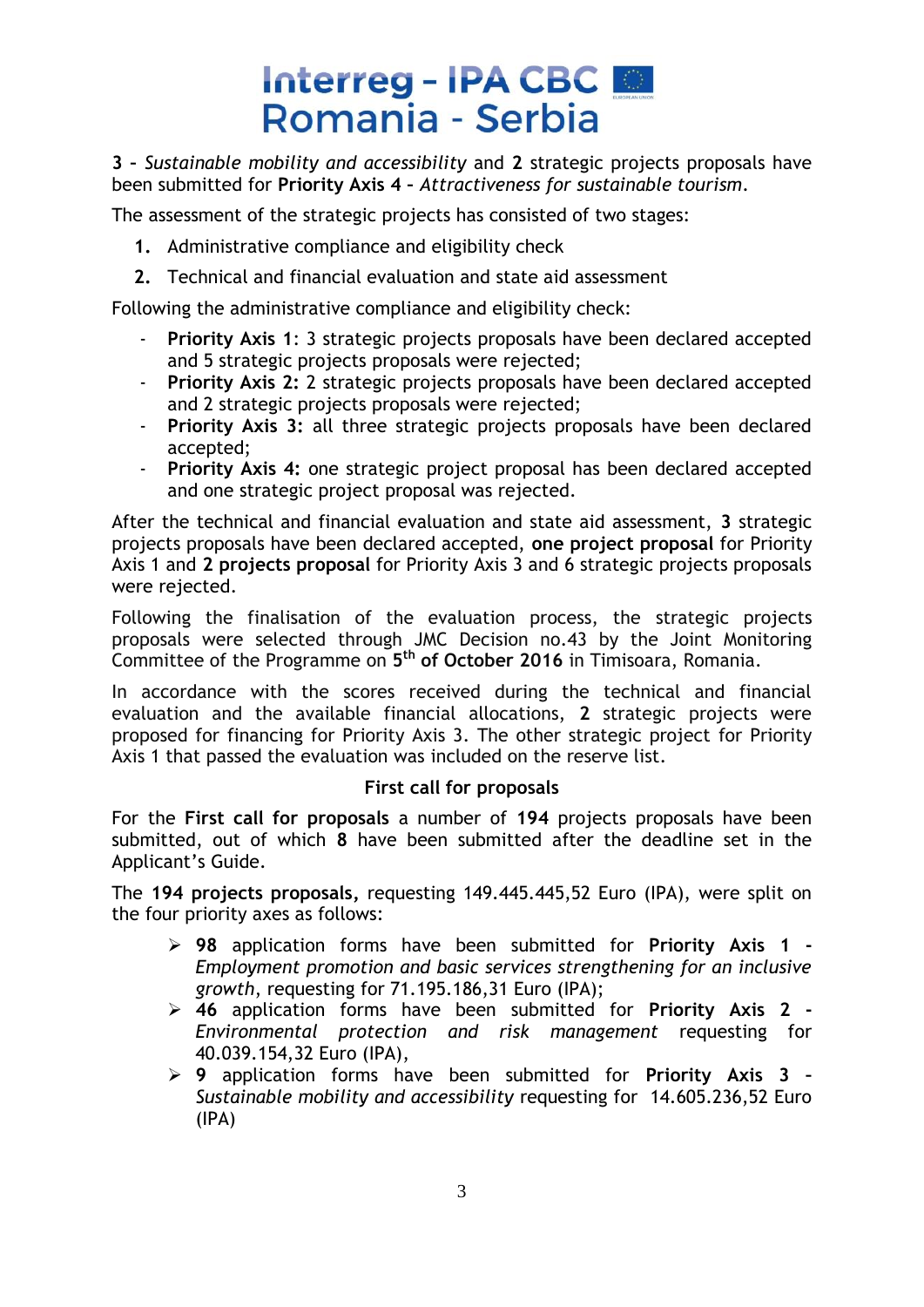**41** application forms have been submitted for **Priority Axis 4 –** *Attractiveness for sustainable tourism*, requesting for 23.605.868,37 Euro (IPA)

The assessment of the projects has consisted of two stages:

- **1.** Administrative compliance and eligibility check
- **2.** Technical and financial evaluation and state aid assessment

For **Priority Axis 1**, following the Administrative compliance and eligibility check, 77 projects have been declared accepted and 21 projects have been rejected. For the second assessment step, 31 projects were rejected during the technical and financial evaluation and 2 projects were rejected during state aid incidence assessment. After the finalisation of the evaluation process, a total of 44 projects, requesting 32.407.266,06 Euro IPA have been declared accepted.

For **Priority Axis 2**, following the Administrative compliance and eligibility check, 33 projects have been declared accepted and 13 projects have been rejected. For the second assessment step, 7 projects were rejected during the technical and financial evaluation. After the finalisation of the evaluation process, a total of 26 projects, requesting 23.640.108,58 Euro IPA have been declared accepted.

For **Priority Axis 3**, following the Administrative compliance and eligibility check, 8 projects have been declared accepted and one project has been rejected. For the second assessment step, 3 projects were rejected during the technical and financial evaluation. After the finalisation of the evaluation process, a total of 5 projects, requesting 8.529.695,49 Euro IPA have been declared accepted.

For **Priority Axis 4**, following the Administrative compliance and eligibility check, 33 projects have been declared accepted and 8 projects have been rejected. For the second assessment step, 10 projects were rejected during the technical and financial evaluation and 1 project was rejected during state aid incidence assessment. After the finalisation of the evaluation process, a total of 22 projects, requesting 12.784.629,69 Euro IPA have been declared accepted.

After the finalisation of the evaluation process, **97 projects proposals** have been declared accepted, **44 project proposal** for Priority Axis 1, **26 project proposal** for Priority Axis 2, **5 project proposal** for Priority Axis 3 and **22 project proposal** for Priority Axis 4.

Following the finalisation of the evaluation process, the projects proposals were selected by the Joint Monitoring Committee of the Programme on **13th of December 2016** in Kikinda, Republic of Serbia through JMC Decision no.47.

In accordance with the scores received during the technical and financial evaluation and the available financial allocations, 32 projects proposals were proposed for financiang and 65 projects proposals were included on the reserve list, as follows: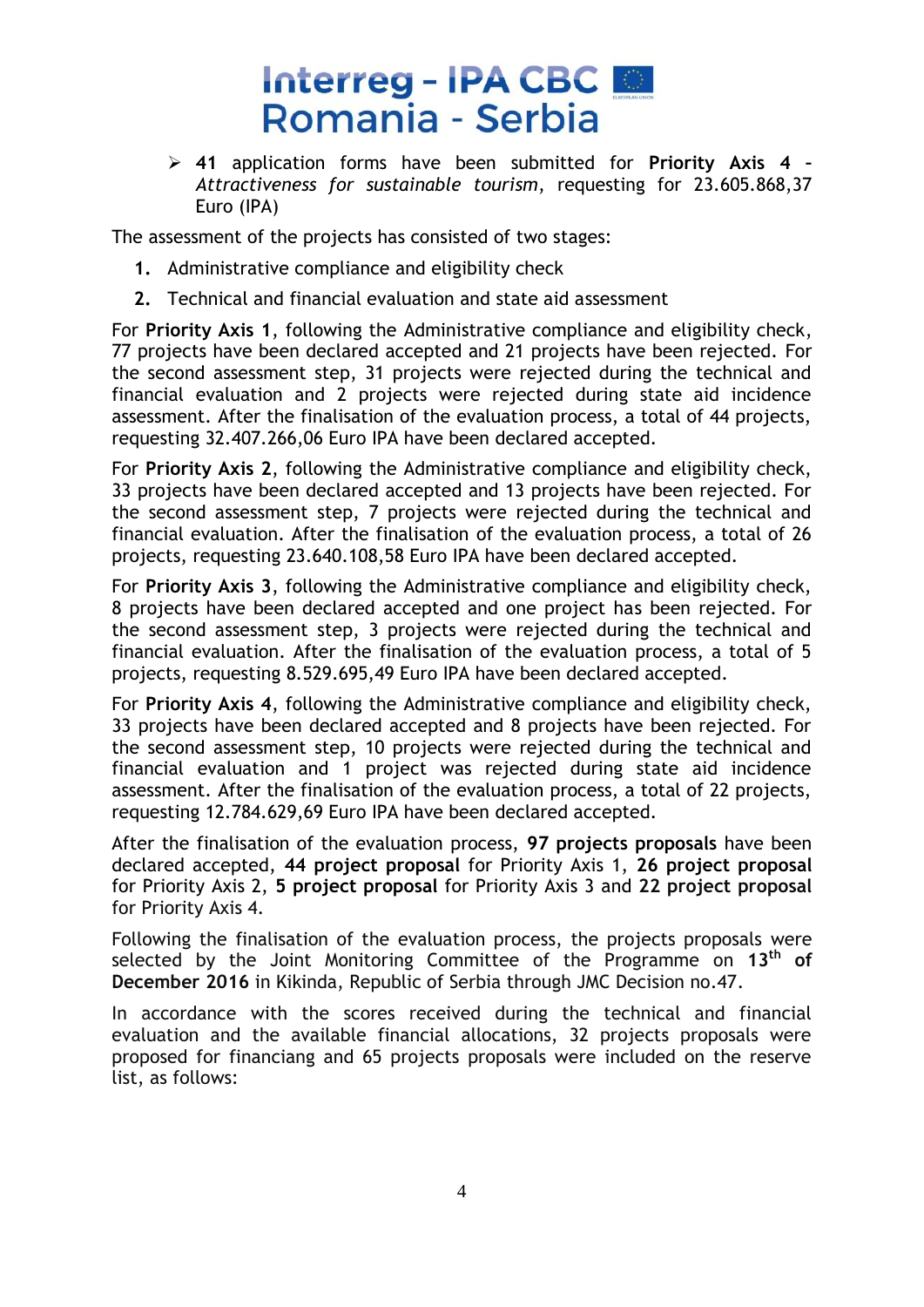- for Priority Axis 1, **11** projects proposals were proposed for financing (requesting 6.197.819,51 Euro IPA) and 330 projects proposals were included on the reserve list;
- for Priority Axis 2, **6** projects proposals were proposed for financing (requesting 5.920.774,02 Euro IPA) and 20 projects proposals were included on the reserve list;
- for Priority Axis 3, **4** projects proposals were proposed for financing (requesting 6.944.145,15 Euro IPA) and 1 project proposal was included on the reserve list;
- for Priority Axis 4, **11** projects proposals were proposed for financing (requesting 6.191.927,94 Euro IPA) and 11 projects proposals were included on the reserve list.

After the approval of the projects selected for financing both for the first call for proposals and for the call for strategic projects proposals, the Joint Secretariat will start the pre-contracting process in accordance with the provisions of the evaluation, selection and contracting procedure. During the pre-contracting process, the JS will perform on-site visits to the beneficiaries, verify and correct the project budgets and documents and prepare and send the contracting documentation to the Managing Authority for check and approval.

| ID | <b>Priority axis</b>                                                                             | Key information on the implementation of the<br>priority axis with reference to key developments,<br>significant problems and steps taken to address<br>these problems <sup>1</sup>                                                                                                                                                                                                                                                                                                                                                                                                                                                                                                                                                                                                                                                     |
|----|--------------------------------------------------------------------------------------------------|-----------------------------------------------------------------------------------------------------------------------------------------------------------------------------------------------------------------------------------------------------------------------------------------------------------------------------------------------------------------------------------------------------------------------------------------------------------------------------------------------------------------------------------------------------------------------------------------------------------------------------------------------------------------------------------------------------------------------------------------------------------------------------------------------------------------------------------------|
|    | Priority Axis 1 (TP a)<br><b>Employment promotion</b><br>and services for an<br>inclusive growth | During the first call for proposals 194 projects<br>proposals have been submitted, out of which 98<br>projects proposals have been submitted for Priority<br>Axis 1.<br>After the finalisation of the evaluation process,<br>97 projects proposals have been declared accepted,<br>out of which 44 project proposal for Priority Axis 1.<br>Following the JMC meeting on $13th$ of December<br>2016, 11 project proposals from Priority Axis 1<br>requesting 6.376.691,30 Euro (IPA funds) were<br>selected for financing and 33 were selected on the<br>reserve list.<br>During the first call for proposals for strategic<br>projects 17 strategic projects proposals have been<br>submitted, out of which 8 strategic projects<br>proposals have been submitted for Priority Axis 1.<br>After the JMC meeting held on 5th of October |

#### **2. IMPLEMENTATION OF THE PRIORITY AXES**

1

 $1$  Boxes will be filled as the selection and implementation of projects for each priority axis starting with 2017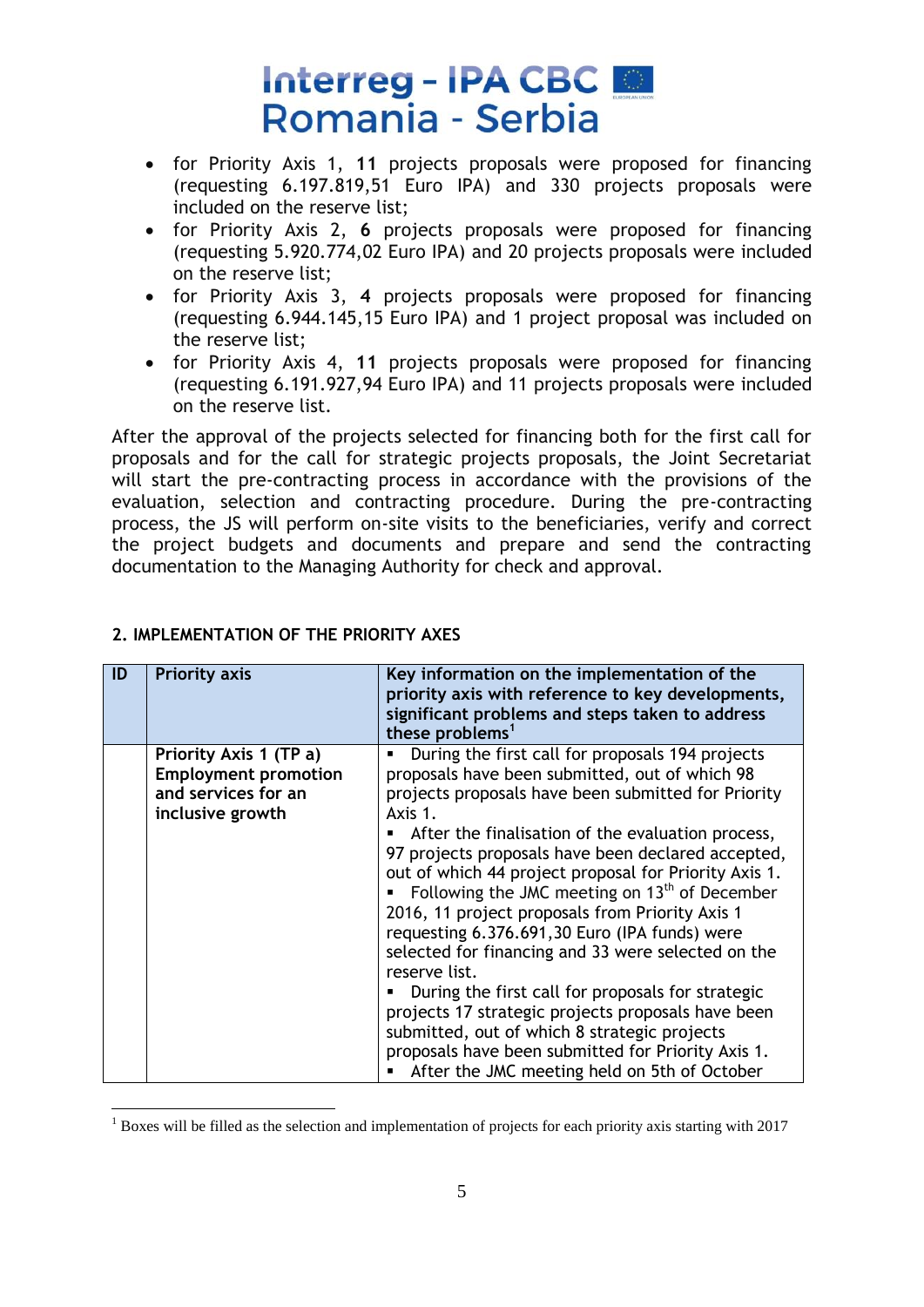# Interreg - IPA CBC

|                                                  | 2016, 1 strategic project proposal from Priority Axis                                                                                                                                                                                                                                                                                                                                         |
|--------------------------------------------------|-----------------------------------------------------------------------------------------------------------------------------------------------------------------------------------------------------------------------------------------------------------------------------------------------------------------------------------------------------------------------------------------------|
|                                                  | 1 requesting 11.345.506, 68 Euro (IPA funds) was<br>selected for financing on the reserve list.                                                                                                                                                                                                                                                                                               |
| Priority Axis 2 (TP b):                          | During the first call for proposals 194 projects                                                                                                                                                                                                                                                                                                                                              |
| <b>Environmental protection</b>                  | proposals have been submitted, out of which 46                                                                                                                                                                                                                                                                                                                                                |
| and risk management                              | projects proposals have been submitted for Priority                                                                                                                                                                                                                                                                                                                                           |
|                                                  | Axis 2.                                                                                                                                                                                                                                                                                                                                                                                       |
|                                                  | After the finalisation of the evaluation process,<br>97 projects proposals have been declared accepted,<br>out of which 26 project proposal for Priority Axis 2.<br>Following the JMC meeting on $13th$ of December<br>2016, 6 project proposals from Priority Axis 2<br>requesting 5.920.774,02 Euro (IPA funds) were<br>selected for financing and 20 were selected on the<br>reserve list. |
|                                                  | During the first call for proposals for strategic<br>projects 17 strategic projects proposals have been<br>submitted, out of which 4 strategic projects<br>proposals have been submitted for Priority Axis 2.                                                                                                                                                                                 |
|                                                  | All strategic projects proposals were rejected<br>after technical and financial evaluation and state<br>aid assessment.                                                                                                                                                                                                                                                                       |
| Priority Axis 3 (TP c):                          | During the first call for proposals 194 projects<br>٠                                                                                                                                                                                                                                                                                                                                         |
| Sustainable mobility and<br>accessibility        | proposals have been submitted, out of which 9<br>projects proposals have been submitted for Priority<br>Axis 3.                                                                                                                                                                                                                                                                               |
|                                                  | After the finalisation of the evaluation process,<br>97 projects proposals have been declared accepted,<br>out of which 5 project proposal for Priority Axis 3.<br>Following the JMC meeting on $13th$ of December<br>2016, 4 project proposals from Priority Axis 3<br>requesting 6.944.145,15 Euro (IPA funds) were<br>selected for financing and 1 was selected on the<br>reserve list.    |
|                                                  | During the first call for proposals for strategic<br>projects 17 strategic projects proposals have been<br>submitted, out of which 3 strategic projects<br>proposals have been submitted for Priority Axis 3.                                                                                                                                                                                 |
|                                                  | During the JMC meeting held on 5th of October<br>2016, 2 strategic project proposal from Priority Axis<br>3 requesting 21 mil. Euro (IPA funds) were selected<br>for financing.                                                                                                                                                                                                               |
| Priority Axis 4 (TP d)                           | During the first call for proposals 194 projects<br>٠                                                                                                                                                                                                                                                                                                                                         |
| <b>Attractiveness for</b><br>sustainable tourism | proposals have been submitted, out of which 41<br>projects proposals have been submitted for Priority                                                                                                                                                                                                                                                                                         |
|                                                  | Axis 4.                                                                                                                                                                                                                                                                                                                                                                                       |
|                                                  | After the finalisation of the evaluation process,<br>97 projects proposals have been declared accepted,                                                                                                                                                                                                                                                                                       |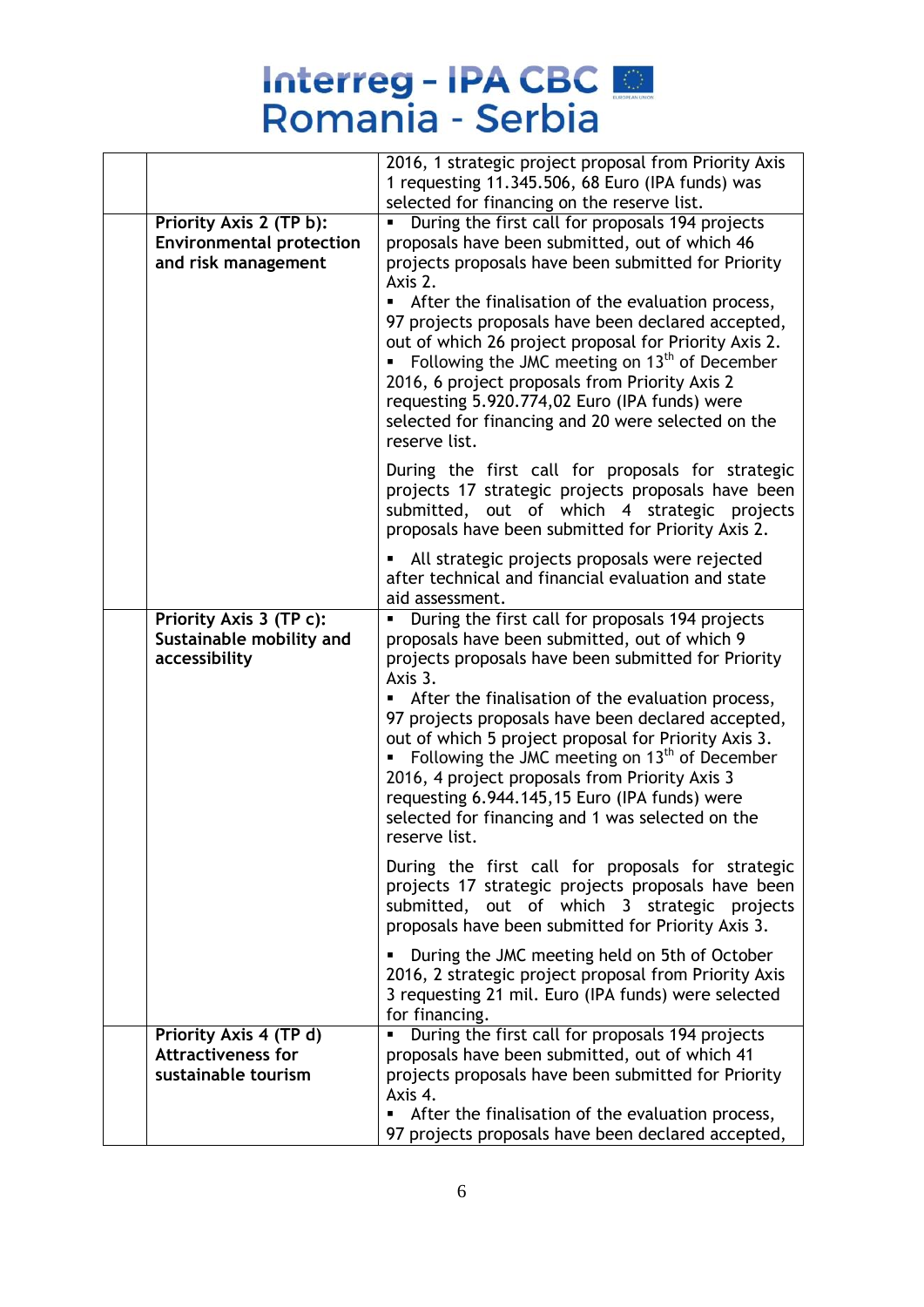|                                   | out of which 22 project proposal for Priority Axis 4.<br>Following the JMC meeting on $13th$ of December<br>2016, 11 project proposals from Priority Axis 4<br>requesting 6.191.927,94 Euro (IPA funds) were<br>selected for financing and 11 were selected on the<br>reserve list.<br>During the first call for proposals for strategic<br>projects 17 strategic projects proposals have been<br>submitted, out of which 2 strategic projects<br>proposals have been submitted for Priority Axis 4.<br>All strategic projects proposals were rejected<br>after technical and financial evaluation and state<br>aid assessment. |
|-----------------------------------|---------------------------------------------------------------------------------------------------------------------------------------------------------------------------------------------------------------------------------------------------------------------------------------------------------------------------------------------------------------------------------------------------------------------------------------------------------------------------------------------------------------------------------------------------------------------------------------------------------------------------------|
| <b>Priority Axis 5: technical</b> | Multiannual Technical Assistance Strategy was<br>٠                                                                                                                                                                                                                                                                                                                                                                                                                                                                                                                                                                              |
| assistance                        | modified;                                                                                                                                                                                                                                                                                                                                                                                                                                                                                                                                                                                                                       |
|                                   | Global Financing Decision for MA covering 2015-                                                                                                                                                                                                                                                                                                                                                                                                                                                                                                                                                                                 |
|                                   | 2018 was modified;                                                                                                                                                                                                                                                                                                                                                                                                                                                                                                                                                                                                              |
|                                   | Financing contract with ROCBC TM was modified;                                                                                                                                                                                                                                                                                                                                                                                                                                                                                                                                                                                  |
|                                   | Financing contract with NA was signed;                                                                                                                                                                                                                                                                                                                                                                                                                                                                                                                                                                                          |
|                                   | 3 reimbursement requests, with a total of                                                                                                                                                                                                                                                                                                                                                                                                                                                                                                                                                                                       |
|                                   | 590.558,35 euro, were submitted.                                                                                                                                                                                                                                                                                                                                                                                                                                                                                                                                                                                                |